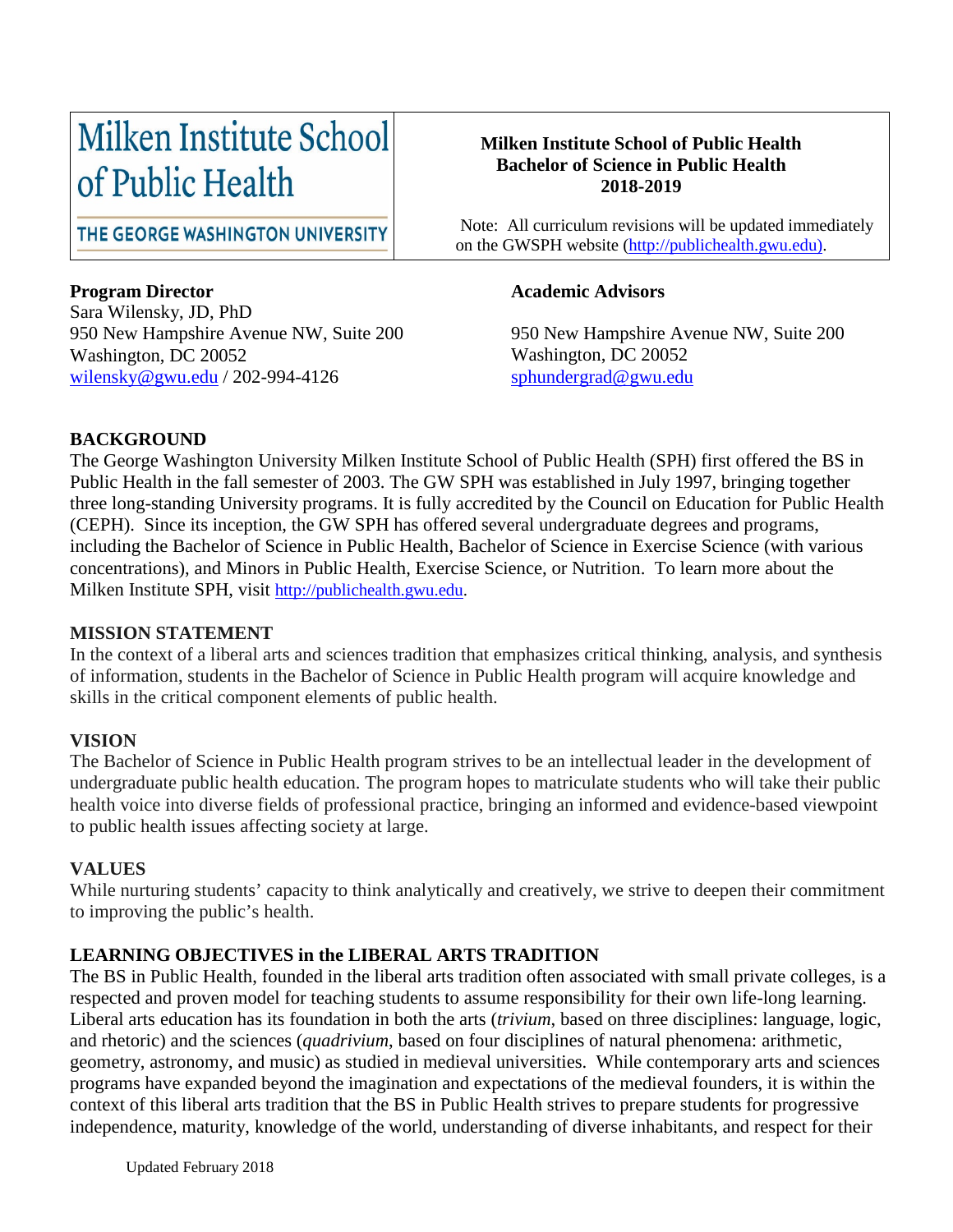differing points of view. Because this degree is intended to convey technical detail and analytic skills, grounded in a liberal arts philosophical base, it also has the educational objectives of nurturing critical thinking, analysis, and synthesis of information, and recognizing the historical and societal associations of current trends in public health and health care delivery.

#### **CORE COURSE COMPETENCIES**

The following competencies are designed to be achieved by all public health majors through the indicated courses:

Upon completion of the Bachelor of Science in Public Health, students will be able to:

- 1. Assess the impact of historical, cultural, political, environmental, behavioral, and socio-economic factors on population/community health and health status (courses: 1101, 1102, 2112, 3132, 3133, 3135W).
- 2. Describe the organization, financing, and delivery of health services and public health systems (courses: 1101, 3130, 3133, 3135W, 4140W).
- 3. Describe the underlying biological factors relating to public health issues and discuss how these factors inform interventions to improve population health (courses: 1101, 2112, 2110, 3131, 3132, 3133, 4140W).
- 4. Critically review multiple types of research, develop an understanding of data and research, and develop and evaluate public health interventions based on available evidence (courses: 3131, 3133, 4140W).
- 5. Evaluate policy, behavioral, environmental, and systems options for addressing current public health and health care concerns (courses: 2112, 3130, 3132, 3133, 3135W, 4140W).
- 6. Prepare written and oral communication to convey public health concepts and analysis clearly and persuasively (all courses).
- 7. Use an interdisciplinary approach to develop and evaluate public-health research interventions based on current evidence (course: 4140W).

#### **CAREERS**

The BS in Public Health strives to increase awareness and understanding of public health principles among students who are preparing for professional careers in fields such as:

- Allied Health
- Business
- Health Education
- Health Services Administration
- Law
- Medicine (or another of the health professions)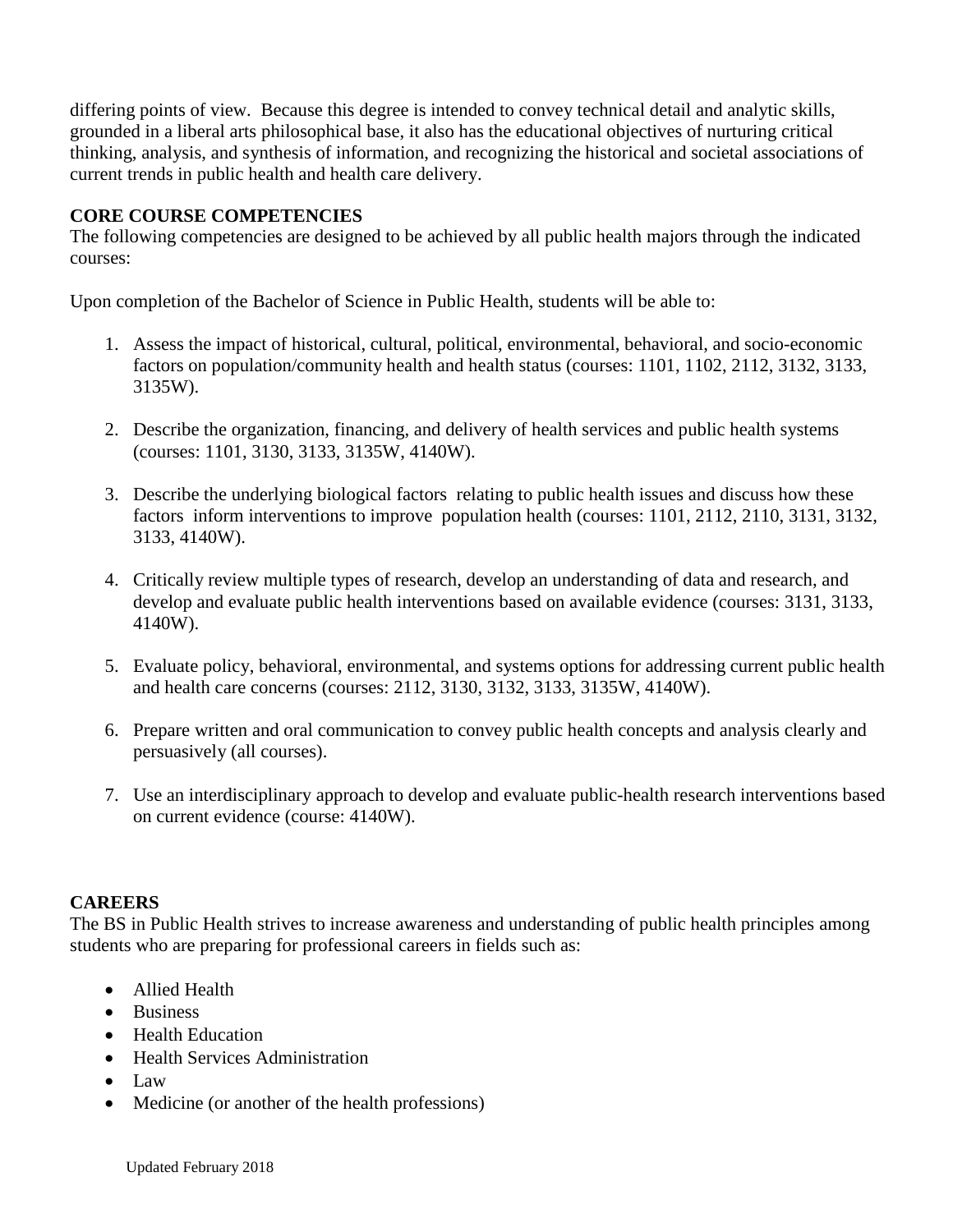• Public Health (both those who plan to pursue graduate degrees in public health or students who intend to pursue entry-level jobs in specific sectors of public health, health services, or public policy for which bachelor's level education is appropriate)

#### **ADMISSIONS**

Students who began their academic careers at GW can apply to the BS in Public Health as early as the fall semester of their sophomore year. Transfer students must be admitted to the university and have completed a minimum of 12 credits in residence at GW (one full-time semester) before they will be considered for admission to the BS in Public Health program. **Students must have a GPA of at least 3.0 to be considered for admission to the program.** Students accepted into the program matriculate in the semester following admission.

It is **strongly** recommended that students receive guidance about the program before submitting an application. Students may receive guidance from the Academic Advisors at [sphundergrad@gwu.edu](mailto:sphundergrad@gwu.edu) Please email the Advisors to schedule an appointment to discuss the program and options for degree planning.

The application should be submitted using the digital submission link provided by Admissions and include the following materials:

- 1. 250 word responses (each) to the following questions:
	- 1. What public health issues concern you most and why?
	- 2. What role will the public health major play in your goals to become a lifelong learner?
- 2. Your resume
- 3. Your unofficial transcript from BanWeb. (Admissions will verify with an official copy.)

The application deadline is October  $1<sup>st</sup>$  in the fall semester and March  $1<sup>st</sup>$  in the spring semester. If the date falls on a holiday or weekend, submissions are accepted the next business day. **Incomplete or late applications will not be considered.**

**Admission to the program is made on a selective and space-available basis. No students are guaranteed admission to the program.** The admissions committee considers applications holistically, considering applicants' *academic strengths, commitment to public health, leadership qualities, and other attributes*.

No student is considered to have declared a public health major until this process is completed and the student has received and returned their signed copy of the acceptance letter from the GWSPH Office of Recruitment and Admissions. Thereafter, students will transition from their first school's academic advisor(s) to the Program Advisor. Students must receive academic guidance from the Program Advisor in order to register for all subsequent semesters.

Students follow the prescribed curriculum effective in the year that he/she matriculates into the BS in Public Health program.

#### **ACADEMIC DEGREE REQUIREMENTS FOR GRADUATION**

There are three categories of Degree Requirements: University General Education Requirements, Public Health Core Courses, and Public Health Electives. Students take other elective courses to reach the 120 total credits required to graduate.

#### **A. General Education REQUIREMENTS** (19-20 credit hours)

Updated February 2018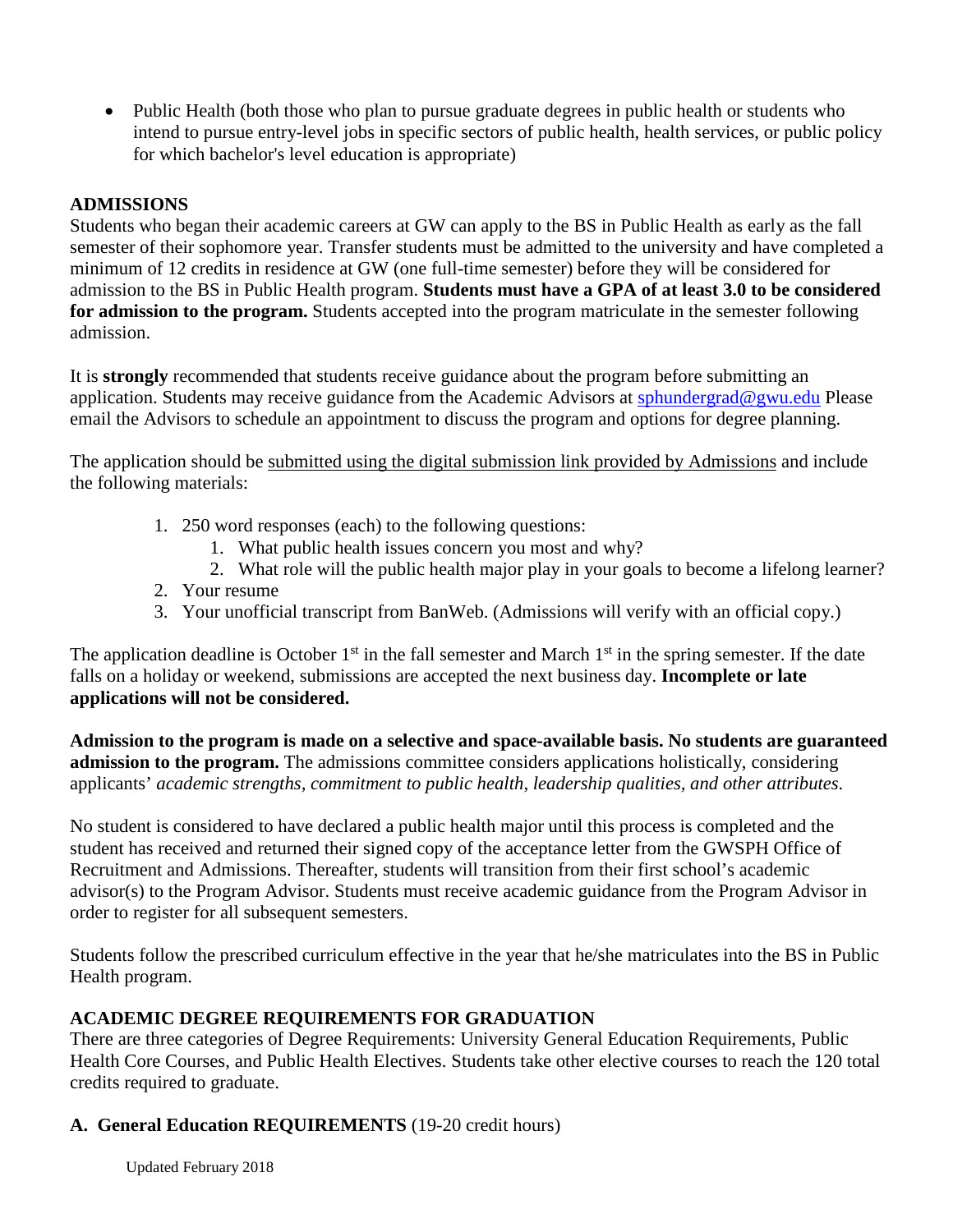The Public Health program follows the University General Education Requirements. **See the University Bulletin website for most up-to-date version of Gen Ed requirements and approved courses: <http://bulletin.gwu.edu/university-regulations/general-education/>**

#### **B. PUBLIC HEALTH CORE COURSES (30 credits, 10 courses)**

The public health major curriculum constitutes 42 credits: 30 core credit credits and 12 elective credit credits offered through the Milken Institute SPH.

**Prerequisite Requirements:** Please note that these are prerequisites for required core courses, rather than prerequisites to apply to the program.

| <b>Required Course</b> | $Prerequisite(s)$                                                                |
|------------------------|----------------------------------------------------------------------------------|
| <b>PUBH 2110</b>       | BISC 1005, 1006, 1007, 1008, 1115 (with 1120/1125 lab), 1116 (with 1126 lab), or |
|                        | HONR 1033 (Scientific Reasoning & Discovery: Biology Only)                       |
| PUBH 2112 &            | PUBH 1101- Introduction to Public Health                                         |
| <b>PUBH 3135W</b>      |                                                                                  |
| <b>PUBH 3130</b>       | ECON 1011- Principles of Economics I (Microeconomics)                            |
| <b>PUBH 3131</b>       | STAT 1051 or 1053 or 1127 or 1111 (STAT 1127 is preferred)                       |
| <b>PUBH 4140W</b>      | PUBH 3130 & PUBH 3135W; no more than 1 other core course can be taken            |
|                        | concurrently.                                                                    |

#### **C. PUBLIC HEALTH ELECTIVE COURSES (12 credits).**

*No more than 9 elective credits may be taken through approved study abroad programs or non-GW domestic courses.*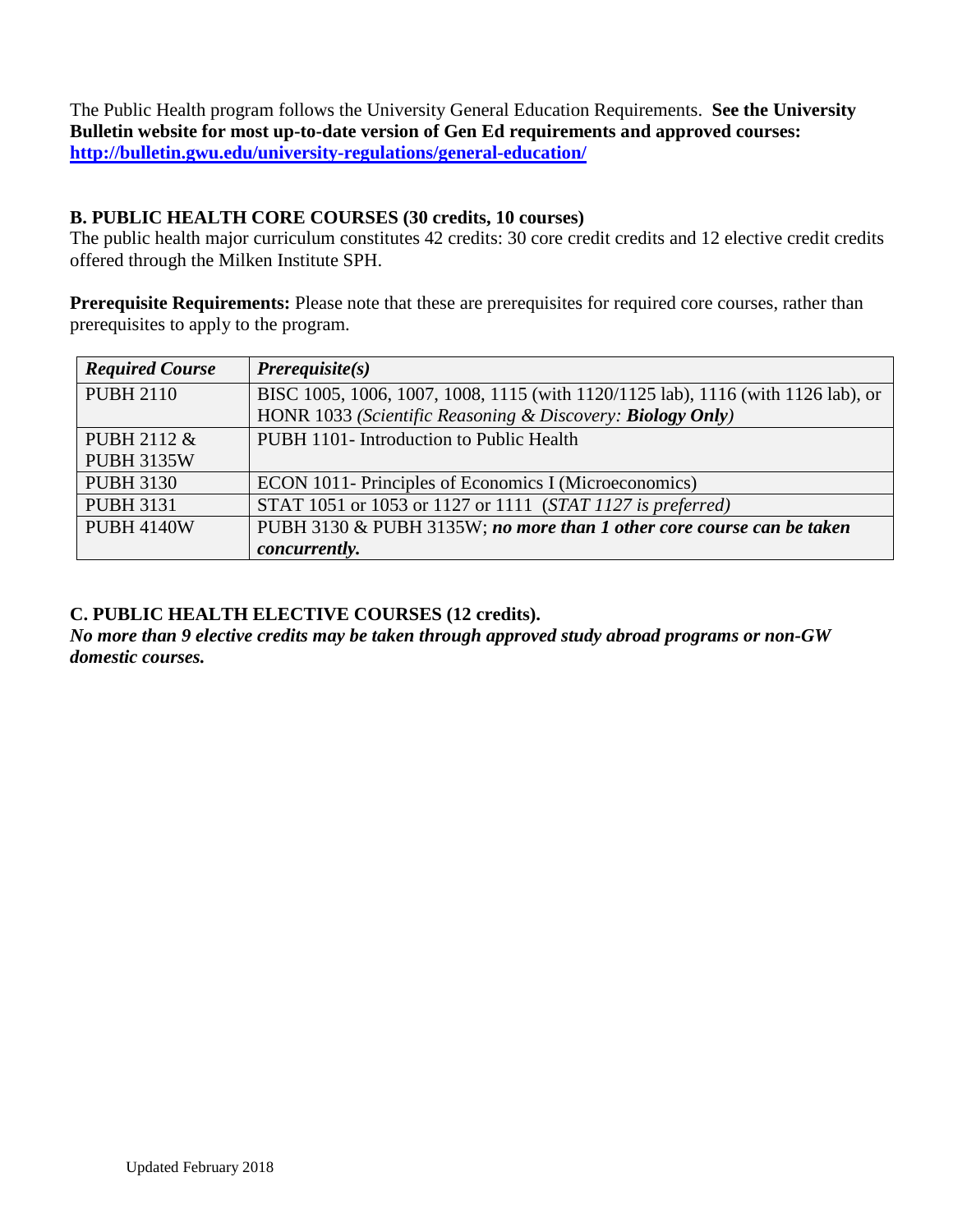## Milken Institute School of Public Health

### **Bachelor of Science in Public Health**

**Program-at-a-Glance 2018-2019**

|  | THE GEORGE WASHINGTON UNIVERSITY |  |
|--|----------------------------------|--|
|--|----------------------------------|--|

| <b>Public Health Core Courses (30 credits)</b>                                         |   |                     |                                                                |  |  |  |  |
|----------------------------------------------------------------------------------------|---|---------------------|----------------------------------------------------------------|--|--|--|--|
| <b>Required Courses</b>                                                                |   | <b>Credits</b>      | <b>Course Title</b>                                            |  |  |  |  |
| <b>PUBH 1101</b>                                                                       | 3 |                     | Introduction to Public Health and Health Services              |  |  |  |  |
| PUBH 1102 or                                                                           |   | 3                   | History of Public Health                                       |  |  |  |  |
| <b>PUBH 1102W</b>                                                                      |   |                     |                                                                |  |  |  |  |
| <b>PUBH 2110</b>                                                                       |   | 3                   | Public Health Biology                                          |  |  |  |  |
| <b>PUBH 2112</b>                                                                       |   | $\overline{3}$      | Principles of Health Education and Health Promotion            |  |  |  |  |
| <b>PUBH 3130</b>                                                                       |   | $\overline{3}$      | Health Services Management and Economics                       |  |  |  |  |
| <b>PUBH 3131</b>                                                                       |   | 3                   | Epidemiology: Measuring Health and Disease                     |  |  |  |  |
| <b>PUBH 3132</b>                                                                       |   | 3                   | Health and Environment                                         |  |  |  |  |
| <b>PUBH 3133</b>                                                                       |   | 3                   | Global Health and Development                                  |  |  |  |  |
| <b>PUBH 3135W</b>                                                                      |   | 3<br>3              | <b>Health Policy</b><br>Senior Seminar                         |  |  |  |  |
| <b>PUBH 4140W</b>                                                                      |   |                     |                                                                |  |  |  |  |
| <b>Approved Public Health Elective Courses (12 credits)</b><br><b>Elective Courses</b> |   | <b>Credits</b>      | <b>Course Title</b>                                            |  |  |  |  |
| <b>AMST 3950</b>                                                                       |   | 3                   | Topics: Narrative Medicine in American History only            |  |  |  |  |
|                                                                                        |   | 3                   |                                                                |  |  |  |  |
| <b>ANTH 3504</b>                                                                       |   | 3                   | Illness, Healing and Culture                                   |  |  |  |  |
| <b>ANTH 3513</b>                                                                       |   |                     | Anthropology of Human Rights                                   |  |  |  |  |
| <b>ANTH 6302</b>                                                                       |   | 3<br>$\overline{3}$ | <b>Issues in Development</b><br><b>Business Law and Ethics</b> |  |  |  |  |
| <b>BADM 4101</b>                                                                       |   |                     |                                                                |  |  |  |  |
| <b>BIOC 3560</b>                                                                       |   | 3                   | Diet, Health, and Longevity                                    |  |  |  |  |
| BISC 3450 or BISC                                                                      |   | $\overline{3}$      | <b>Evolutionary Medicine</b>                                   |  |  |  |  |
| 3450W                                                                                  |   |                     |                                                                |  |  |  |  |
| <b>EHS 2107</b>                                                                        |   | $\overline{4}$      | Theory and Practice of Research in a Clinical Setting          |  |  |  |  |
| <b>EXNS 1114</b>                                                                       |   | 3                   | <b>Community Nutrition</b>                                     |  |  |  |  |
| <b>EXNS 1199</b>                                                                       |   | 3                   | Topics: Nutrition & Disease only                               |  |  |  |  |
| <b>EXNS 2119</b>                                                                       |   | 3                   | <b>Introduction to Nutrition Science</b>                       |  |  |  |  |
| <b>EXNS 2122</b>                                                                       |   | 3                   | Food Systems in Public Health                                  |  |  |  |  |
| <b>GEOG 2104</b>                                                                       |   | 3                   | Introduction to Cartography and GIS                            |  |  |  |  |
| <b>GEOG 2127</b>                                                                       |   | 3                   | Population Geography                                           |  |  |  |  |
| <b>GEOG 2137</b>                                                                       |   | 3                   | <b>Environmental Hazards</b>                                   |  |  |  |  |
| <b>HIST 3363</b>                                                                       |   | 3                   | Race, Medicine, and Public Health                              |  |  |  |  |
| <b>HLWL 1106</b>                                                                       |   | 3                   | Drug Awareness                                                 |  |  |  |  |
| <b>HLWL 1109</b>                                                                       |   | 3                   | <b>Human Sexuality</b>                                         |  |  |  |  |
| <b>HONR 2047</b>                                                                       |   | 3                   | Special Topics- Medicine and Society only                      |  |  |  |  |
| <b>HONR 2047</b>                                                                       |   | $\overline{3}$      | Special Topics- Gender, Race, and Science only                 |  |  |  |  |
| <b>HSCI 2101</b>                                                                       |   | $\overline{3}$      | Psychosocial Aspects of Health and Illness                     |  |  |  |  |
| <b>HSCI 2105</b>                                                                       |   | $\overline{3}$      | <b>Current Issues in Bioethics</b>                             |  |  |  |  |
| <b>IAFF 2190W</b>                                                                      |   | $\overline{3}$      | Topics: Science, Policy and Tech only                          |  |  |  |  |
| <b>PHIL 2124</b>                                                                       |   | $\overline{3}$      | Philosophies of Disability                                     |  |  |  |  |
| <b>PHIL 2281</b>                                                                       |   | 3                   | Philosophy of the Environment                                  |  |  |  |  |
| <b>PSYC 3128</b>                                                                       |   | 3                   | <b>Health Psychology</b>                                       |  |  |  |  |
| <b>PUBH 2113</b>                                                                       |   | $\overline{3}$      | Impact of Culture Upon Health                                  |  |  |  |  |
| <b>PUBH 2114</b>                                                                       |   | $\overline{3}$      | Environment, Health and Development                            |  |  |  |  |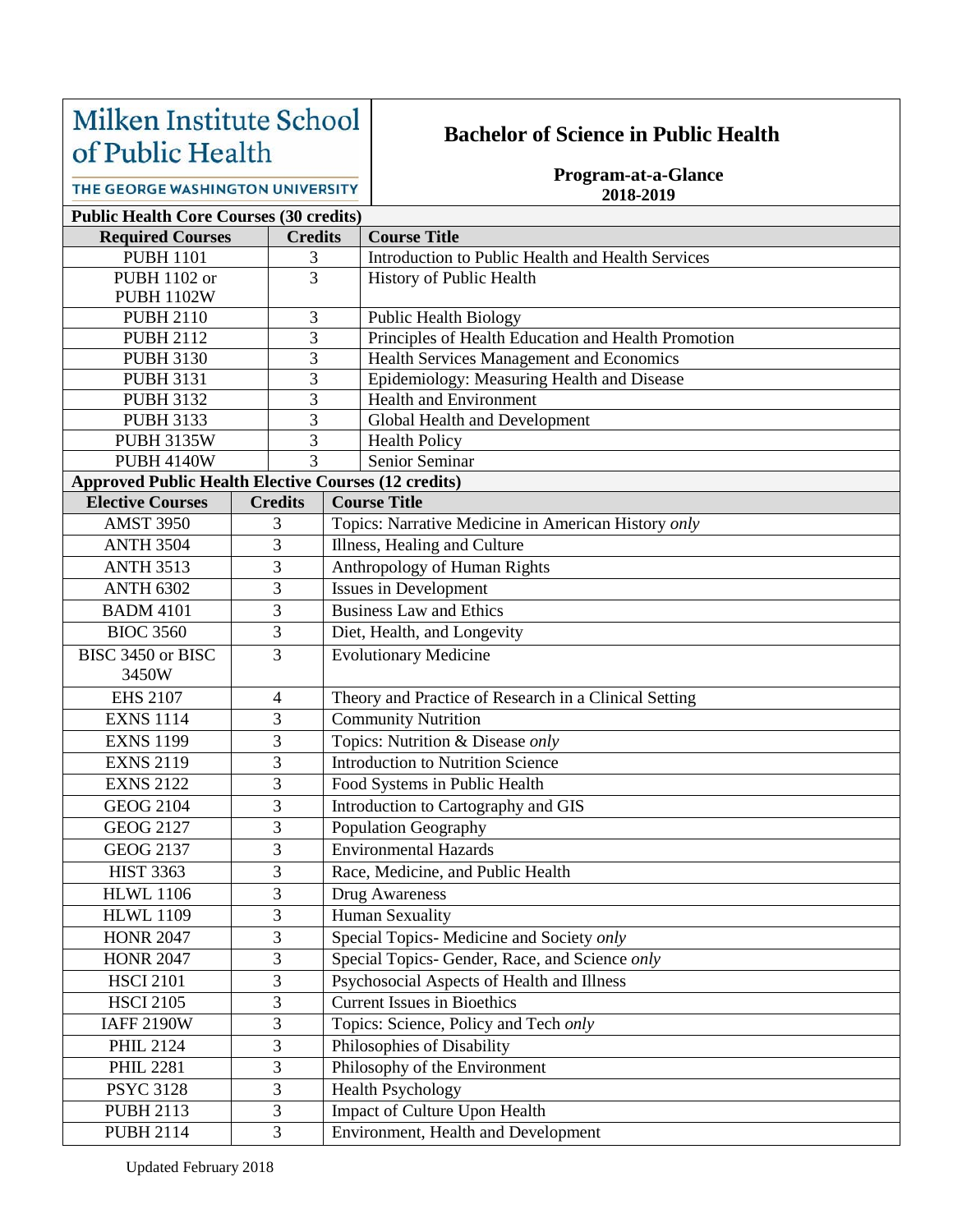| <b>PUBH 2115</b> | 3             | Health, Human Rights, and Displaced Persons   |  |  |
|------------------|---------------|-----------------------------------------------|--|--|
| <b>PUBH 2117</b> | 3             | Service Learning in Public Health             |  |  |
| <b>PUBH 3116</b> | 3             | Global Health Systems Performance             |  |  |
| <b>PUBH 3136</b> | 3             | <b>Health Law</b>                             |  |  |
| <b>PUBH 3137</b> | 3             | <b>Global Public Health Nutrition</b>         |  |  |
| <b>PUBH 3150</b> | 3             | Sustainable Energy and Environmental Health   |  |  |
| <b>PUBH 3151</b> | 3             | <b>Current Issues in Bioethics</b>            |  |  |
| <b>PUBH 3152</b> | 3             | Qualitative Research Methods in Public Health |  |  |
| <b>PUBH 3199</b> | $1 - 3$       | Various Topics in Public Health               |  |  |
| <b>STAT 2118</b> | 3             | <b>Regression Analysis</b>                    |  |  |
| <b>STAT 2183</b> | 3             | <b>Intermediate Statistics Lab/Packages</b>   |  |  |
| <b>SUST 2003</b> | $\mathcal{F}$ | The Sustainable Plate                         |  |  |